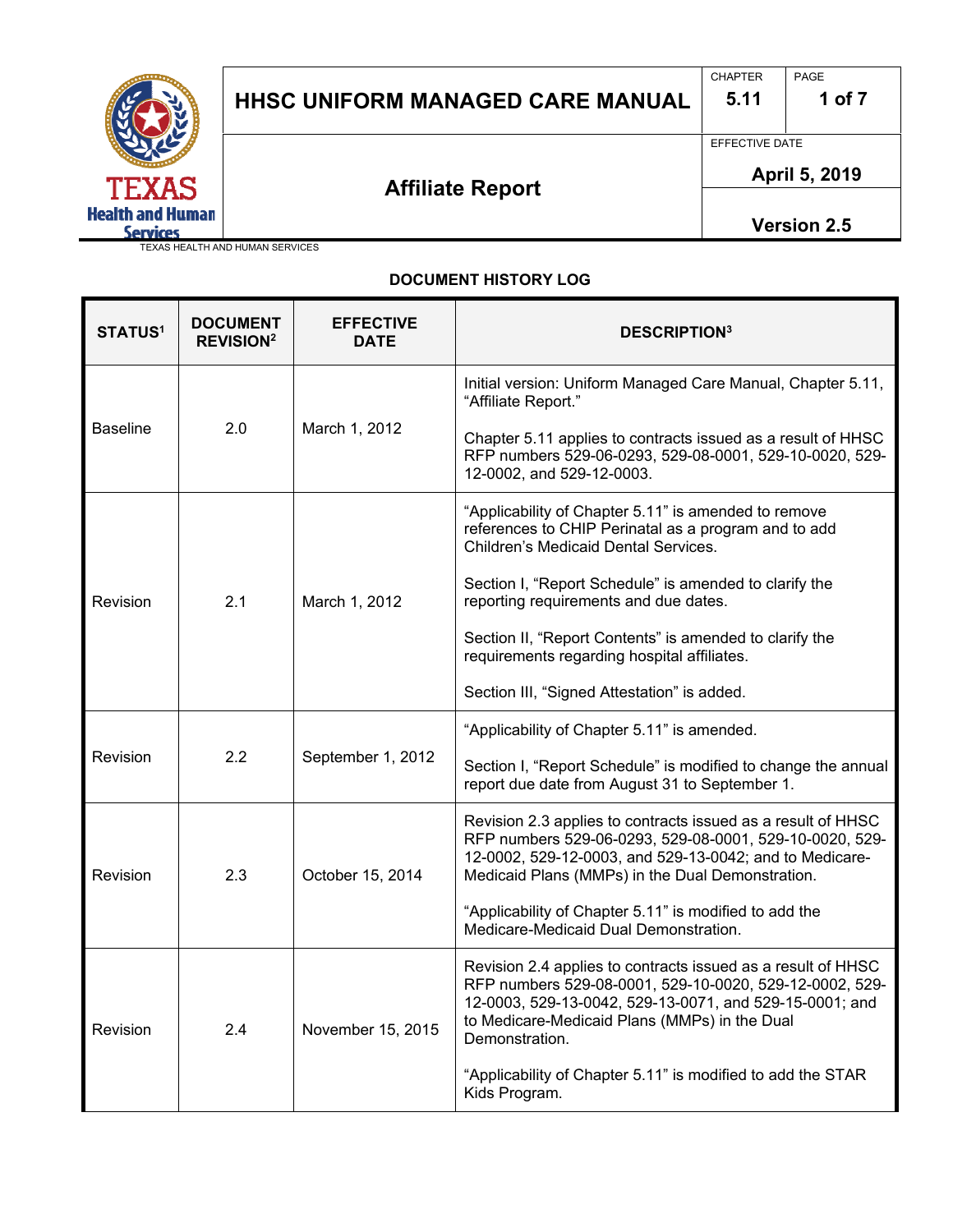|                                                            | <b>HHSC UNIFORM MANAGED CARE MANUAL</b> | <b>CHAPTER</b><br>5.11          | PAGE<br>2 of 7     |  |
|------------------------------------------------------------|-----------------------------------------|---------------------------------|--------------------|--|
|                                                            |                                         | EFFECTIVE DATE<br>April 5, 2019 |                    |  |
| <b>TEXAS</b><br><b>Health and Human</b><br><b>Services</b> | <b>Affiliate Report</b>                 |                                 | <b>Version 2.5</b> |  |
| TEXAS HEALTH AND HUMAN SERVICES                            |                                         |                                 |                    |  |

### **DOCUMENT HISTORY LOG**

| <b>STATUS1</b>                                                                                                                                                                                                                                                                                                                                                                     | <b>DOCUMENT</b><br><b>REVISION<sup>2</sup></b> | <b>EFFECTIVE</b><br><b>DATE</b> | <b>DESCRIPTION3</b>                                                                                                                                                                                                                                                                       |
|------------------------------------------------------------------------------------------------------------------------------------------------------------------------------------------------------------------------------------------------------------------------------------------------------------------------------------------------------------------------------------|------------------------------------------------|---------------------------------|-------------------------------------------------------------------------------------------------------------------------------------------------------------------------------------------------------------------------------------------------------------------------------------------|
| Revision                                                                                                                                                                                                                                                                                                                                                                           | 2.5                                            | April 5, 2019                   | Section II, "Report Contents" is modified to clarify the term<br>affiliate, to add a notice that any transactions with affiliates<br>omitted from this report may be deemed to be unallowable<br>costs on the FSR, and to clarify the requirements for items<br>$2.a.$ iii and $2.a.$ vi. |
| Status should be represented as "Baseline" for initial issuances, "Revision" for changes to the Baseline version, and "Cancellation" for<br>withdrawn versions.<br><sup>2</sup> Revisions should be numbered according to the version of the issuance and sequential numbering of the revision—e.g., "1.2" refers to the first<br>version of the document and the second revision. |                                                |                                 |                                                                                                                                                                                                                                                                                           |

<sup>3</sup> Brief description of the changes to the document made in the revision.

### **Applicability of Chapter 5.11**

This chapter applies to Managed Care Organizations (MCOs) participating in the STAR, STAR+PLUS (including the Medicare-Medicaid Dual Demonstration), CHIP, STAR Kids, and STAR Health, and the Dental Contractors providing Children's Medicaid and CHIP Dental Services to Members through dental health plans, and any other Texas Medicaid or CHIP capitated managed care contract that references this Report. In this chapter, references to "CHIP" or the "CHIP Managed Care Program(s)" apply to the CHIP Program and CHIP Dental Contractors. References to "Medicaid" or the "Medicaid Managed Care Program(s)" apply to the STAR, STAR+PLUS, STAR Kids, and STAR Health Programs, and Medicaid Dental Contractors. The term "MCO" includes health maintenance organizations (HMOs), exclusive provider organizations (EPOs), insurers, Dental Contractors, Medicare-Medicaid Plans (MMPs), and any other entities licensed or approved by the Texas Department of Insurance. The requirements in this chapter apply to all Programs, except where noted.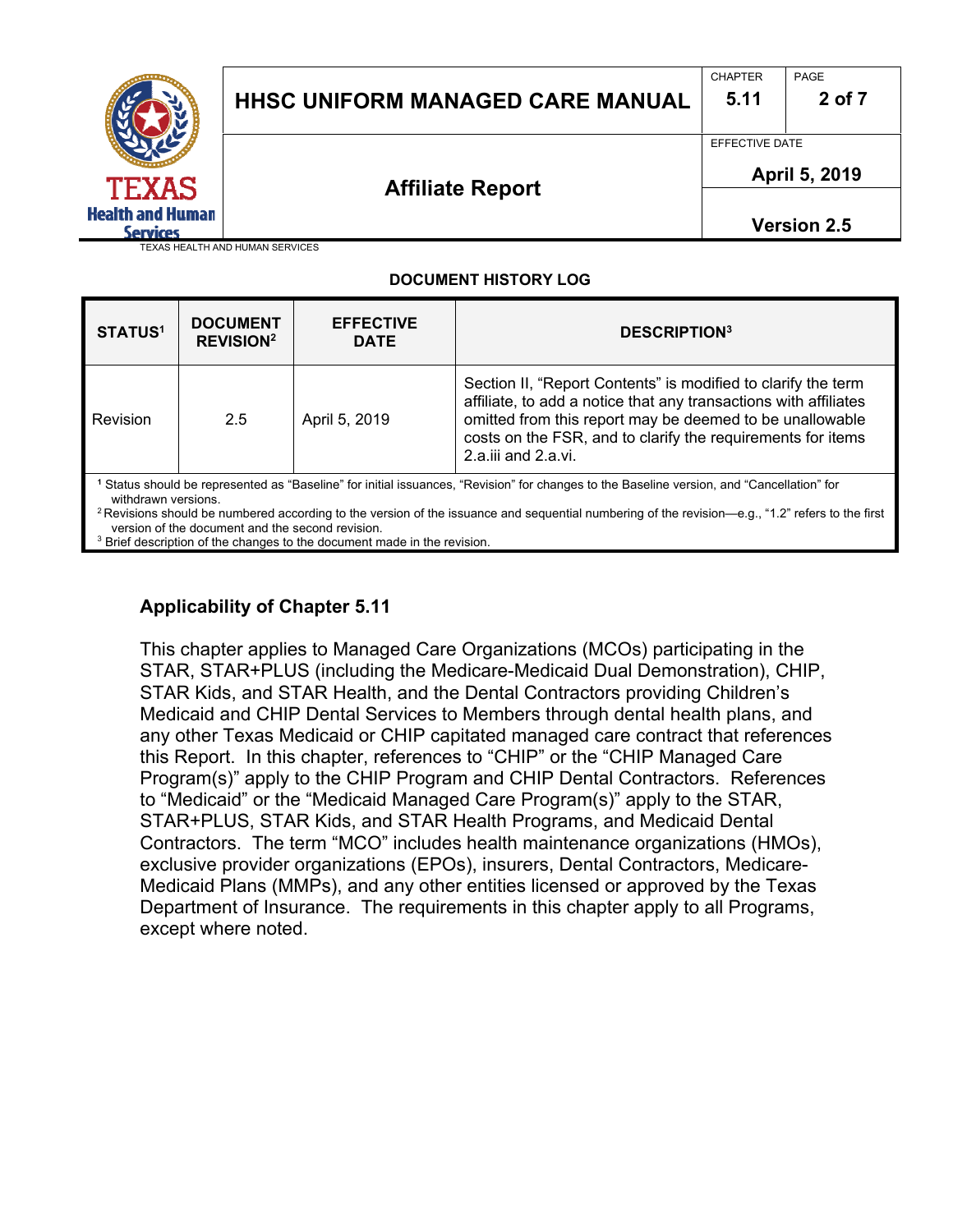

## **I. Report schedule**

The MCO must submit an Affiliate Report:

- 1. during Readiness Review (by the date identified in the Contract);
- 2. annually by September 1 each year; and
- 3. on an as-occurs basis.

The "as-occurs" update is due within 30 days of the event triggering the change. A triggering event is any change in the information provided under Section II(2)(a), "Transactions types for each Affiliate." An as-occurs update is not required if all three of the following are true:

- 1. the only change is a revision in the aggregate annual dollars estimated for a transaction;
- 2. the revision is less than a 10% change (cumulative since the last Affiliate Report filed); and,
- 3. there was no change in pricing terms.

Any change in pricing terms (other than for providers), regardless of the percentage impact, requires both an update of the report and HHSC's prior written approval. The annual submission is due in full every year, even if there have been no changes.

### **II. Report contents**

The Affiliate Report must contain the following:

- 1. Affiliates.
	- a. Affiliate list. A list of all Affiliates with whom the MCO has, or may have, any transactions or business, where such transactions or business might be included as expenses in the FSR.

"Affiliate" is a defined term under the Contact, and is broadly inclusive; refer to the UMCC Terms and Conditions, Article 2, Definitions. In particular, Affiliates include parent entities and sister entities (which includes entities that provide general and administrative services and support), as well as any related entities that may assess overhead, indirect, or related costs to the MCO or for inclusion in the FSR.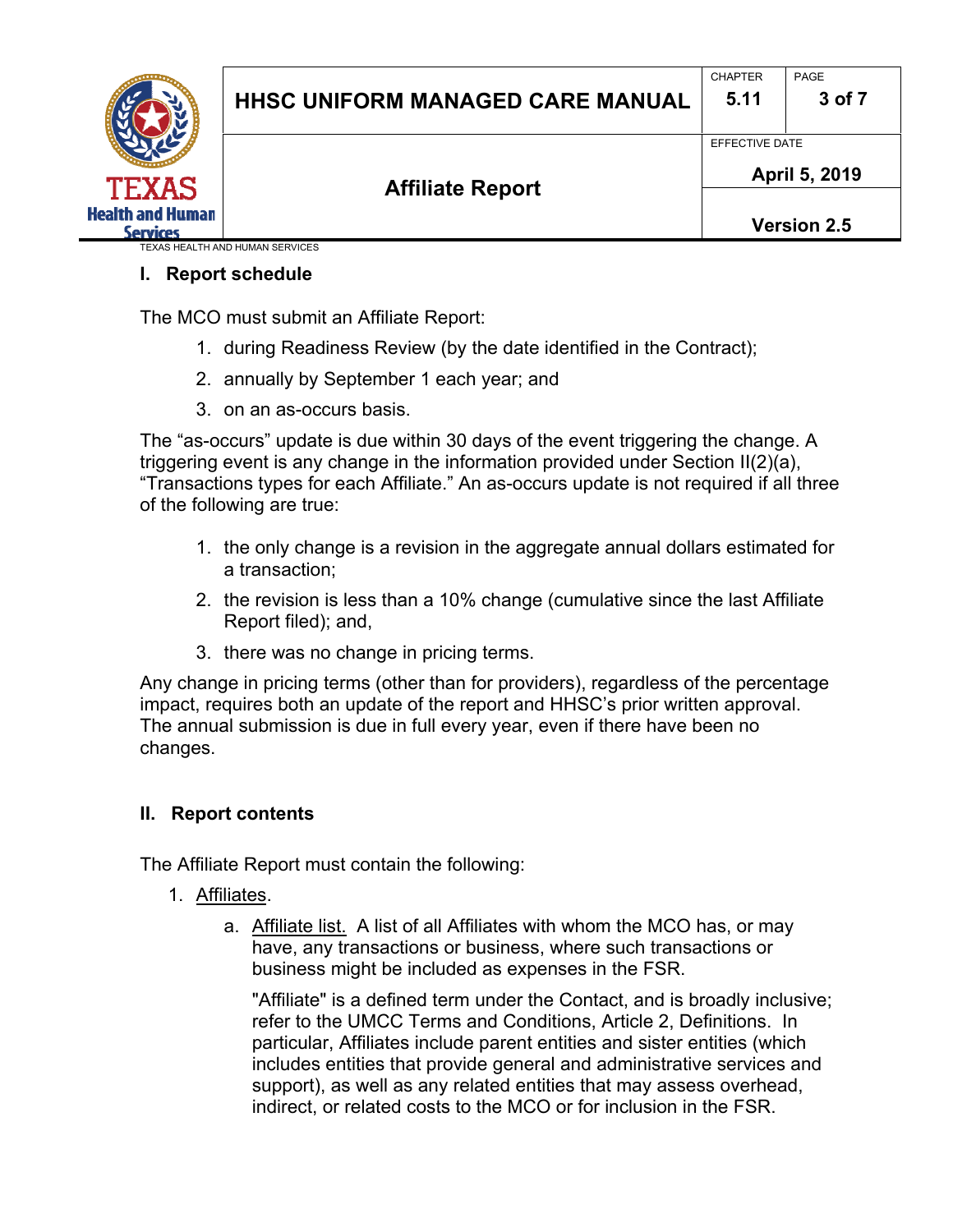|                         |                                         | <b>CHAPTER</b> | PAGE               |
|-------------------------|-----------------------------------------|----------------|--------------------|
|                         | <b>HHSC UNIFORM MANAGED CARE MANUAL</b> |                |                    |
|                         |                                         | 5.11           | 4 of 7             |
|                         |                                         | EFFECTIVE DATE |                    |
|                         |                                         | April 5, 2019  |                    |
| <b>TEXAS</b>            | <b>Affiliate Report</b>                 |                |                    |
| <b>Health and Human</b> |                                         |                | <b>Version 2.5</b> |
| <b>Services</b>         |                                         |                |                    |
|                         | <b>TEXAS HEALTH AND HUMAN SERVICES</b>  |                |                    |

This would include transfer costs or intra-company billings, including for accounting support, systems/IT, human resources, legal staff, executive oversight, payroll, insurance, and all other support and related business costs.

For a hospital system that is an Affiliate of the MCO, and that includes numerous Affiliate medical providers utilized by the MCO, these hospital/medical services providers (that are all owned by the same ultimate owner) may be consolidated, and treated as a single Affiliate for purposes of this report. The consolidation must exclude any separate contracts for Behavioral Health networks, vision, disease management, reinsurance, or administrative services. Any excluded parts of the otherwise consolidated Affiliate hospital/ medical services provider system should each be treated as a separate Affiliate.

For each Affiliate, include the estimated annual aggregate dollars in FSR-recorded transactions between the MCO and the Affiliate. *List Affiliates in descending order of aggregate annual FSR dollars.*

- b. Affiliate descriptions. For each listed Affiliate, the MCO must:
	- i. Indicate the basic nature of the Affiliate relationship (e.g., parent, wholly-owned subsidiary, sister company under common ownership)
	- ii. Indicate the Affiliate's total annual revenues from all sources, and also indicate the portion from external non-affiliated sources.
	- iii. Indicate the number of employees (staff and management) that are dedicated full-time to the Affiliate's business. Provide the approximate square feet of office space dedicated solely to the Affiliate's business. Indicate the locations of these employees and office space.
	- iv. Provide an organizational chart for the Affiliate, showing key personnel of the Affiliate (name and title), their location, and whether they are dedicated full or part-time to the Affiliate's business. Indicate the person (name and title) to whom the top executive of the Affiliate reports.
	- v. Indicate if any of the Affiliate's staff are located in the same office building or complex as any of the MCO's staff. If so, the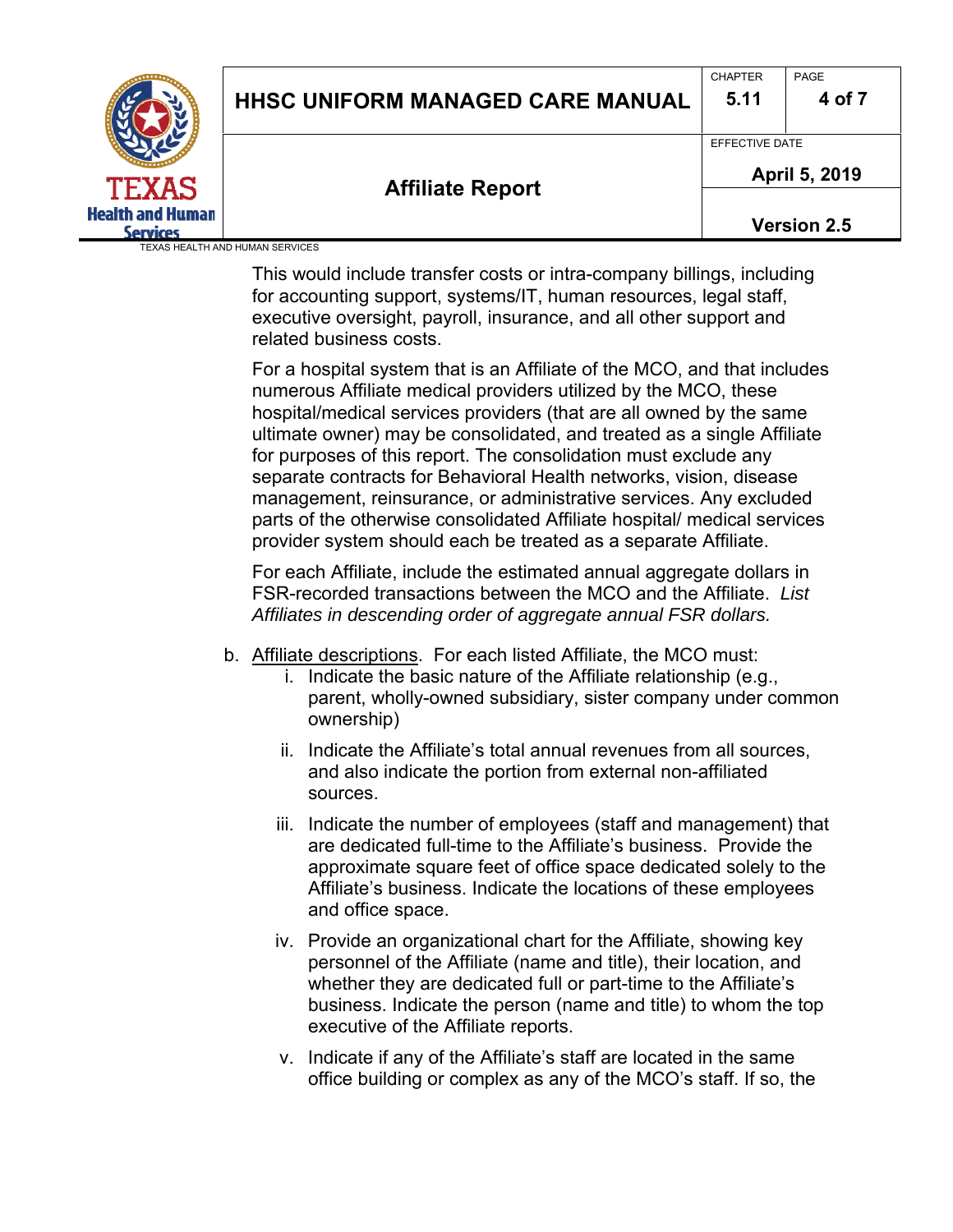| <b>TEXAS</b>                               | <b>HHSC UNIFORM MANAGED CARE MANUAL</b> | <b>CHAPTER</b><br>5.11          | PAGE<br>5 of 7 |
|--------------------------------------------|-----------------------------------------|---------------------------------|----------------|
|                                            | <b>Affiliate Report</b>                 | EFFECTIVE DATE<br>April 5, 2019 |                |
| <b>Health and Human</b><br><b>Services</b> |                                         |                                 | Version 2.5    |
|                                            | TEXAS HEALTH AND HUMAN SERVICES         |                                 |                |

MCO must indicate what proportion of the Affiliate's total staff is co-located with the MCO.

- vi. Indicate if any of the Affiliate's staff are employed by the same legal entity as the MCO's employees. If so, identify the proportion of the Affiliate's staff that is employed by the entity.
- 2. Transactions
	- a. Transaction types for each Affiliate. For HHSC's prior review and approval, provide a schedule of each type of transaction the MCO anticipates may incur with each Affiliate listed above. The schedule must show each type of service and transaction that, under the provisions of the Contract, would be recorded as an expense in the FSR.

If any Affiliates or Affiliate transaction types are inappropriately omitted from this report, MCO transactions with (and costs pertaining to) such entities may be deemed to be unallowable costs on the FSR.

The schedule must include financial and pricing terms for each proposed transaction type, including:

- i. A description of each service to be provided (e.g., "parental administrative services, including accounting, legal, claims processing," "behavioral health services network," or "hospital and medical services providers");
- ii. An estimated aggregate annual dollar amount for each service or transaction that may be incurred by the MCO during the State Fiscal Year;
- iii. Any per-unit, per-member-per-month (PMPM), percentage of costs, fixed monthly amount, or other basis of Affiliate pricing to the MCO;
- iv. A list of the types of costs incurred by the Affiliate and included in the price to the MCO (e.g., payroll costs; facilities occupancy costs; insurance; depreciation and amortization; travel);
- v. Any Affiliate overhead allocation methods included in the price to the MCO; and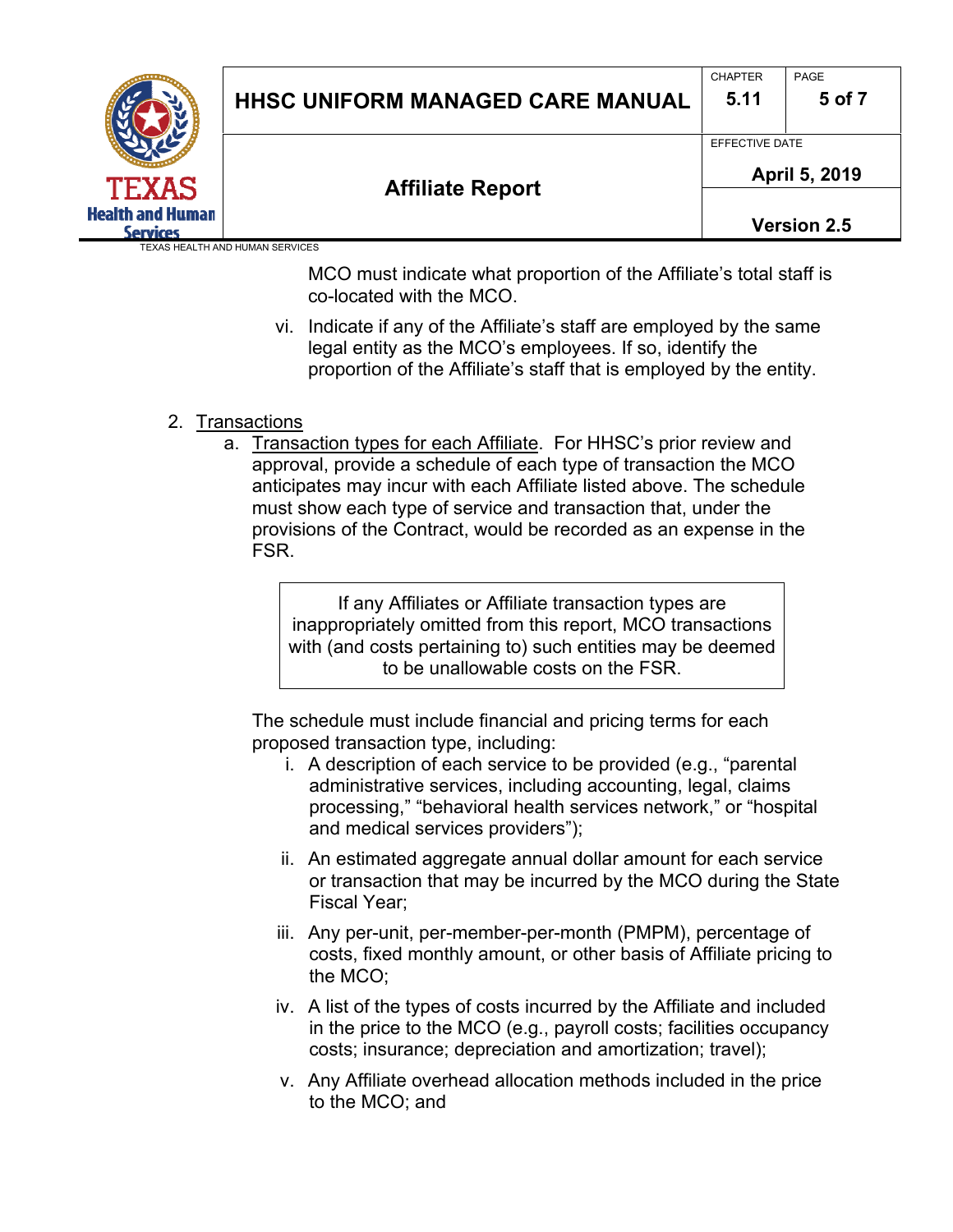|                         |                                         |                | PAGE               |
|-------------------------|-----------------------------------------|----------------|--------------------|
|                         | <b>HHSC UNIFORM MANAGED CARE MANUAL</b> | 5.11           | 6 of 7             |
|                         |                                         | EFFECTIVE DATE |                    |
|                         |                                         | April 5, 2019  |                    |
| <b>TEXAS</b>            | <b>Affiliate Report</b>                 |                |                    |
| <b>Health and Human</b> |                                         |                | <b>Version 2.5</b> |
| <b>Services</b>         |                                         |                |                    |
|                         | TEXAS HEALTH AND HUMAN SERVICES         |                |                    |

vi. Any assumed mark-ups or margins between related entities, etc. Indicate definitively whether there are, or are not, any markups, margins, profits, or add-ons, or any assessments or allocations that HHSC or its external auditor determine are similar. Do not leave this blank, or mark it "n/a."

*Note that HHSC's prior written approval is required for any changes in proposed pricing or other terms with Affiliates during the Term of the Contract.* HHSC's approval does not exempt the Subcontract from audit, nor from the requirement to conform with the Contract's requirements, including the Cost Principles.

- b. Transaction background and comparative information. For each Affiliate transaction listed on the schedule, identify:
	- i. The proportion of the Affiliate's total annual revenues that the MCO's estimated annual payments under the proposed Affiliate transaction would represent.
	- ii. Whether the Affiliate provides the same or similar services to any unaffiliated external entity. If so, provide the Affiliate's pricing terms with unaffiliated entities. (This item does not apply to any Affiliate hospital system, as described in Section II (1)(a).
	- iii. Whether the Affiliate provides the same or similar services to another Affiliate. If so, indicate whether the price is ever lower than the price for the Affiliate transaction listed on the schedule.
	- iv. Whether the MCO has procured the same or similar services from a non-Affiliate. If the MCO has done so in the last 5 years, indicate the names of any unaffiliated suppliers, and the prices of these services from the unaffiliated suppliers. (This item does not apply to any Affiliate hospital system, as described in Section II (1)(a).)

### **III. Signed Attestation**

The Affiliate Report must conclude with the following: